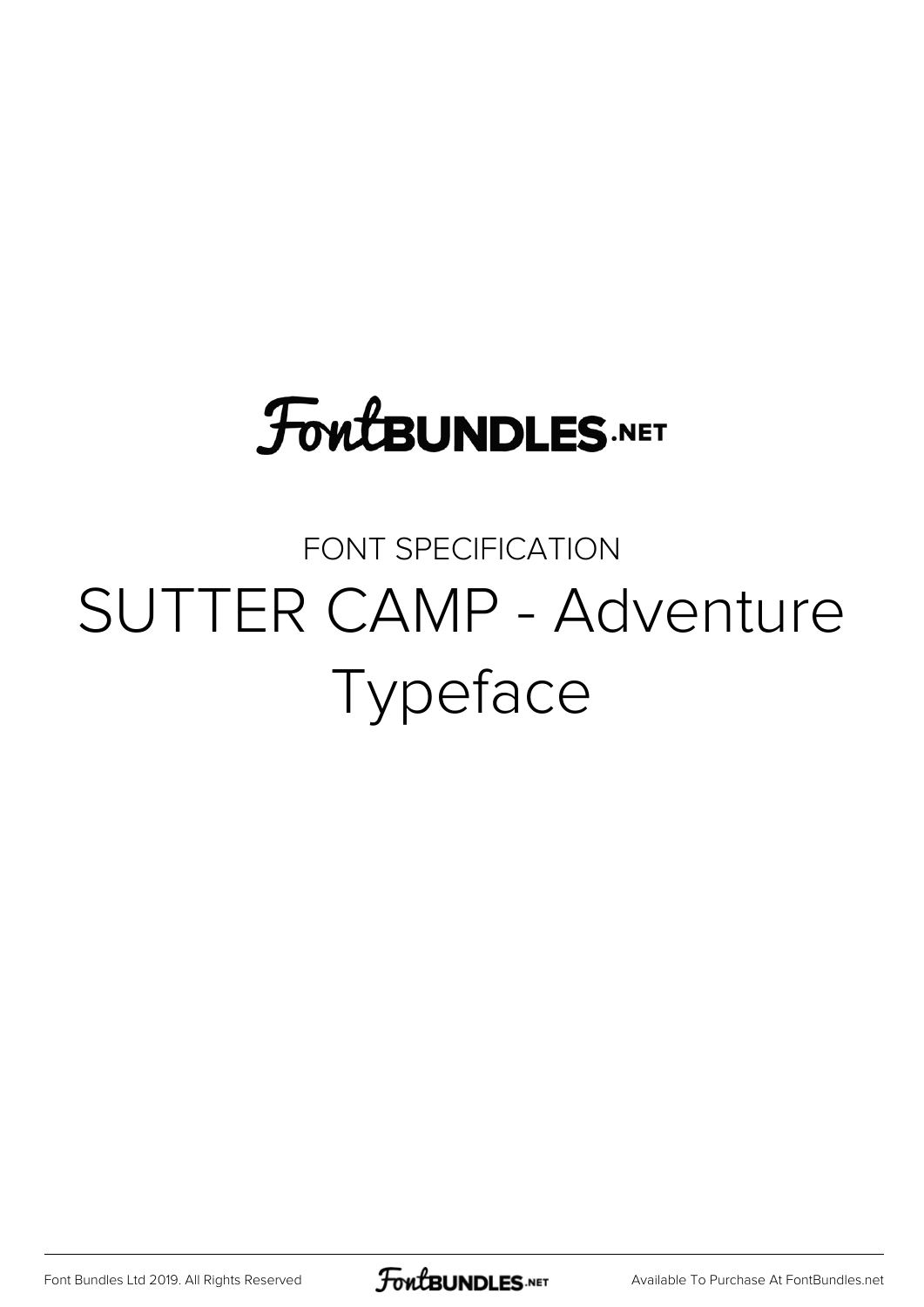#### **SUTTER CAMP - Regular**

**Uppercase Characters** 

### **ABCDEFGHIJKLMNOPORST** UVWXYZ

Lowercase Characters

#### **ABCDEFGHIJKLMMOPORSTUVW XYZ**

**Numbers** 

#### 0123456789

**Punctuation and Symbols** 

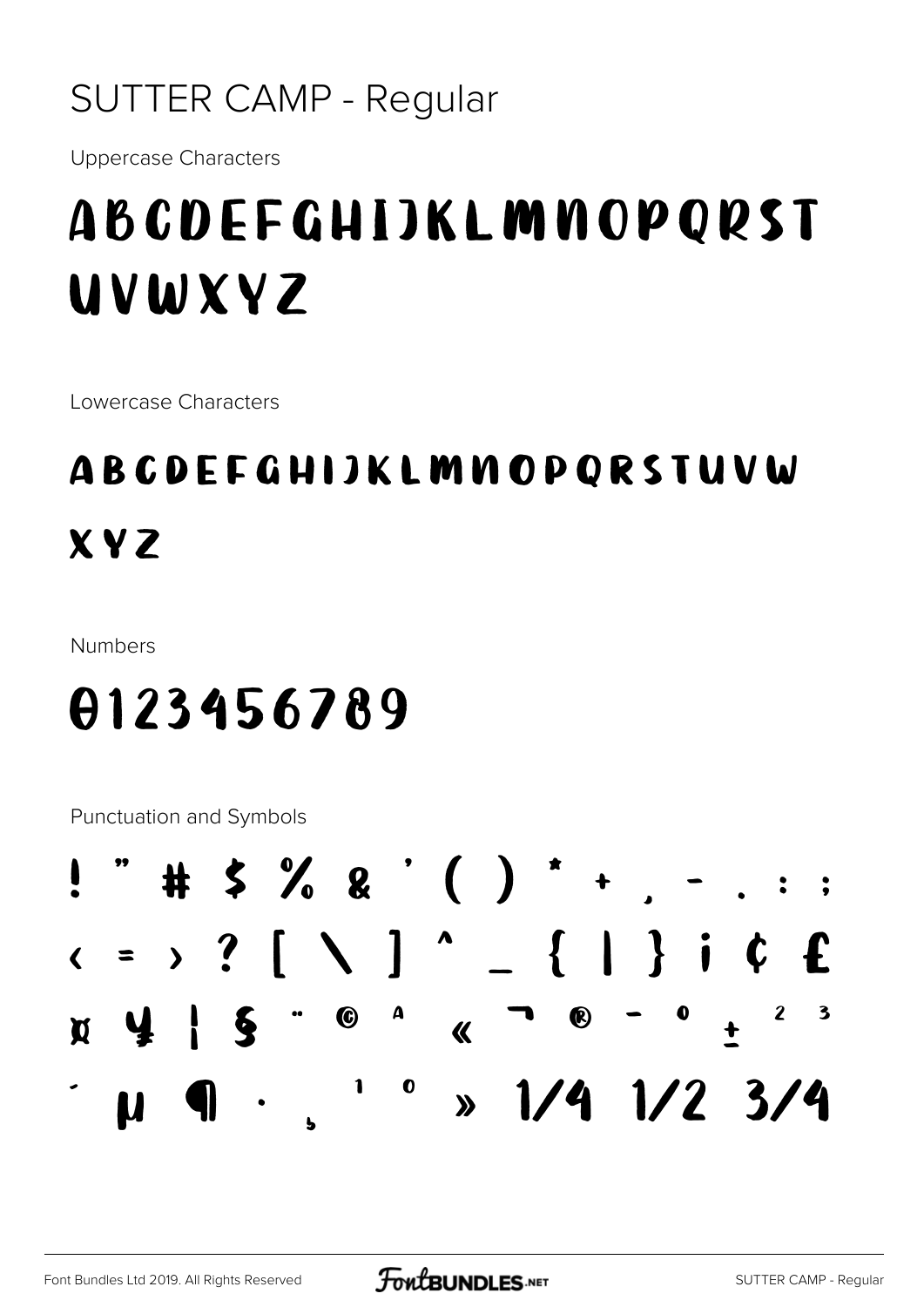All Other Glyphs

# À Á Â Ã Ä Å Æ Ç È É Ê Ë Ì Í Î Ï Ð Ñ Ò Ó Ô Õ Ö × Ø Ù Ú Û Ü Ý Þ ß à á â ã ä å æ ç è é ê ë ì í î ï ð ñ ò ó ô õ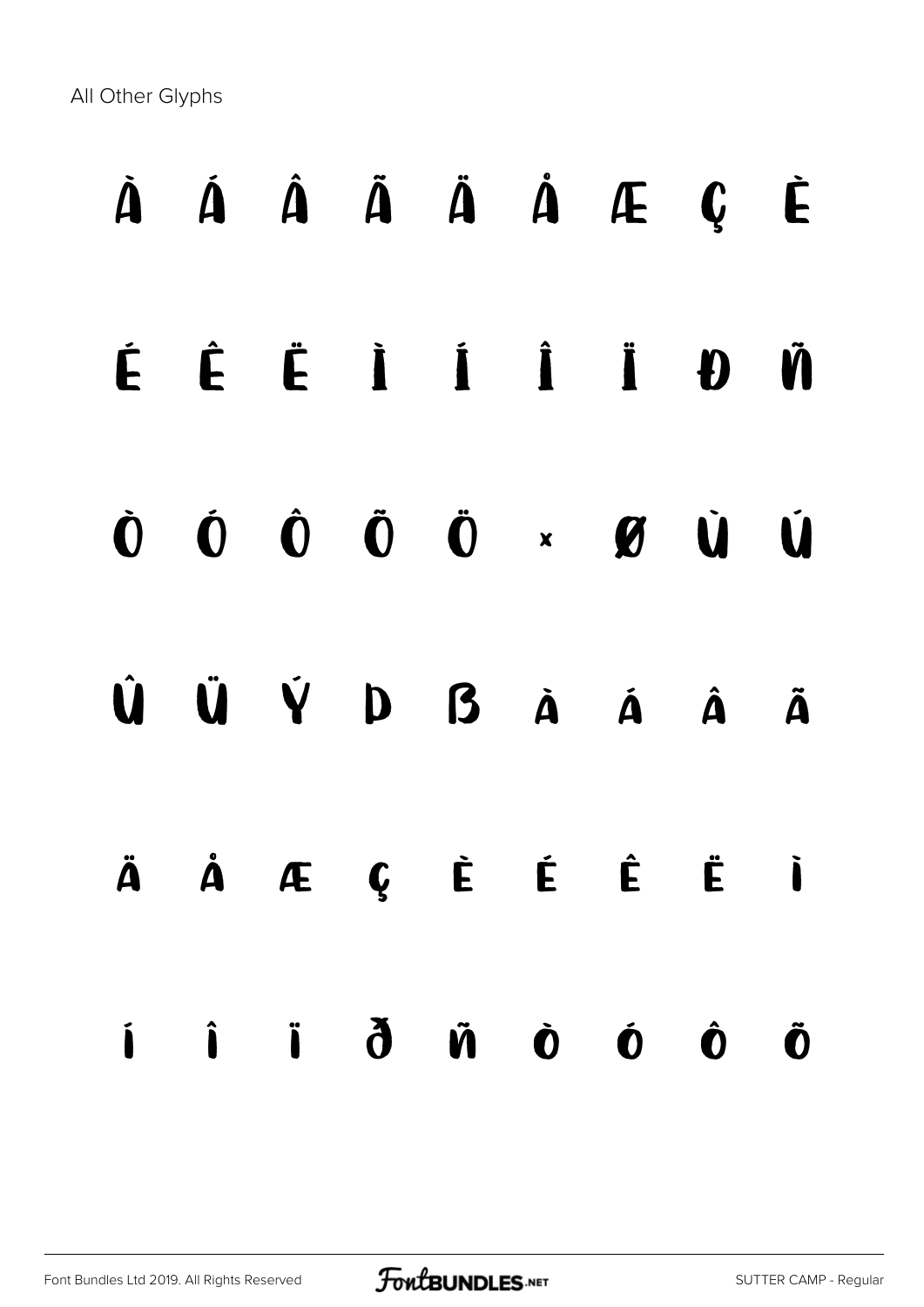|  | $\ddot{\mathbf{0}}$ + $\mathbf{g}$ $\dot{\mathbf{u}}$ $\dot{\mathbf{u}}$ $\dot{\mathbf{u}}$ $\ddot{\mathbf{u}}$ $\dot{\mathbf{v}}$ $\mathbf{b}$                                           |  |  |  |
|--|-------------------------------------------------------------------------------------------------------------------------------------------------------------------------------------------|--|--|--|
|  | $\ddot{\mathbf{v}}\quad \ddot{\mathbf{A}}\quad \ddot{\mathbf{A}}\quad \mathbf{A}\quad \mathbf{A}\quad \dot{\mathbf{C}}\quad \dot{\mathbf{C}}\quad \dot{\mathbf{C}}\quad \dot{\mathbf{C}}$ |  |  |  |
|  | $\dot{\mathbf{D}}$ of $\mathbf{D}$ of $\dot{\mathbf{E}}$ if it                                                                                                                            |  |  |  |
|  | Ĺ Ĺ Ľ Ł Ł Ń Ń Ň                                                                                                                                                                           |  |  |  |
|  | Ň Ő Ő Œ Œ Ŕ Ŕ Ř                                                                                                                                                                           |  |  |  |
|  | $\dot{S}$ $\dot{S}$ $\dot{S}$ $\dot{S}$ $\dot{S}$ $\ddot{J}$ $\ddot{J}$                                                                                                                   |  |  |  |
|  | TÜÜŰŰŰŸŹŹ                                                                                                                                                                                 |  |  |  |